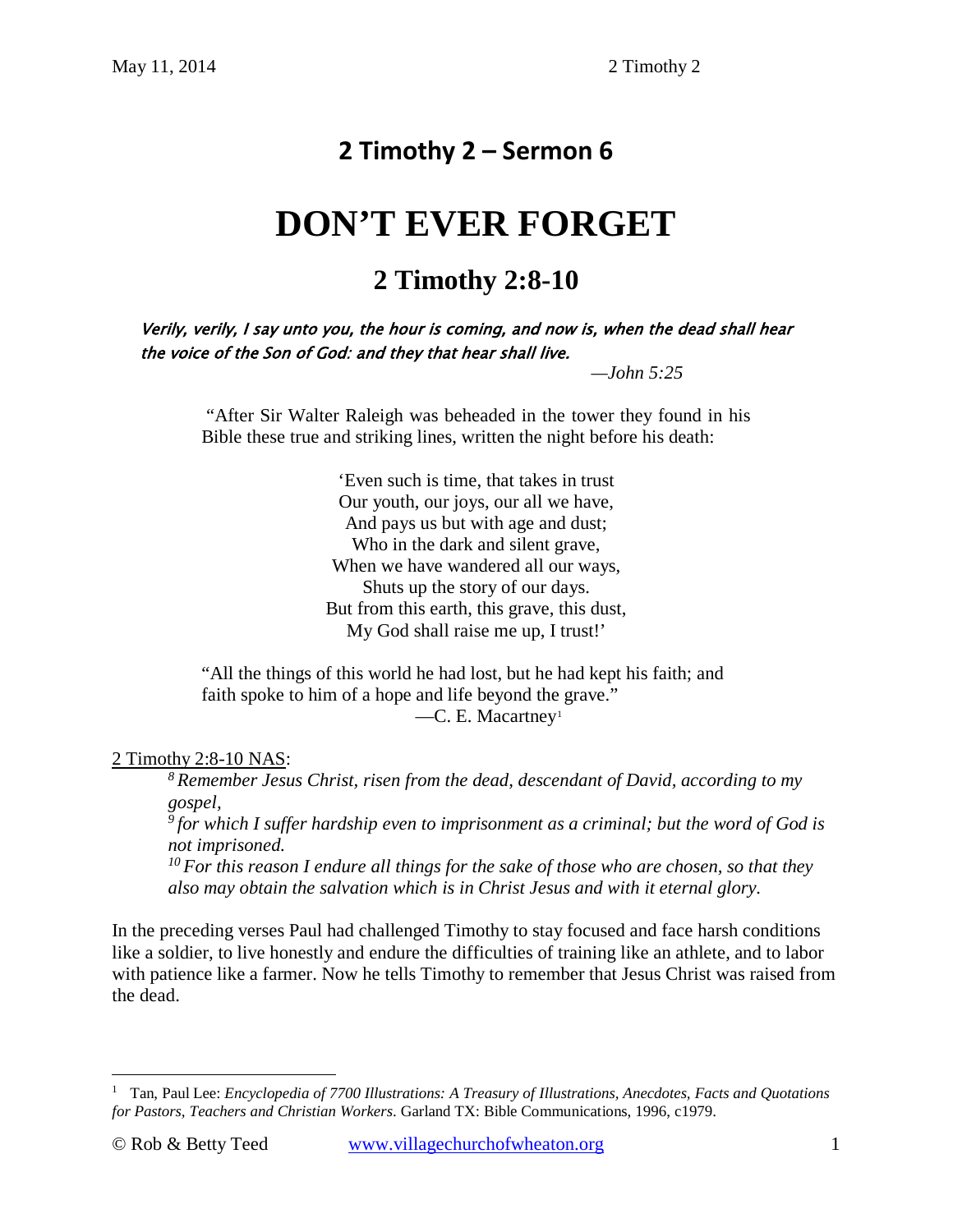When Paul names Jesus as one *"Risen from the dead,"* this speaks of His suffering and His death. The resurrection of Jesus is God's everlasting seal upon Jesus' expiation.<sup>[2](#page-1-0)</sup> Here is an additional explanation of "expiation."

> "An act by which satisfaction is made for a crime and the liability to punishment for it is cancelled.[3](#page-1-1) It supposes penitence and faith on the sinner's part. Among the Jews, expiation was effected by a divinely appointed and typical system of sacrifices, all pointing to Christ. The New Testament shows Him to be the true sin-offering for mankind, 'the Lamb of God,' 'our Passover,' offering 'his own blood,' and putting away 'sin by the sacrifice of himself,'"[4](#page-1-2)

Thinking about Jesus' resurrection helps us to think about the example He provides us in times of difficulty because He suffered such agony and death for us. Yet he endured. We should be willing to suffer for Him as well. His resurrection provides hope and courage for all of us because we are promised the same resurrection He experienced, if we accept

#### Him as our Savior and continue in that faith.

Paul also told Timothy to remember Jesus as descended from David. Christ, being fully human, experienced pain and rejection just as we do, and He did it without complaining. Think about that the next time you complain about how tough your life is. Christ knew suffering far beyond what we will ever experience yet He endured, and He promises that He will get us through hard times if we only ask for His help and trust it will come. His obedient submission to God resulted in His victory over death. The same promise holds true for us as well.

The phrase in verse eight, *"According to my gospel,"* in no way separates Paul's Gospel from the other Gospel writers as if Paul's Gospel were his own creation. All the writers of the New Testament were given their message from God. How God communicated that to every writer is not known. We do know, however, that John tells us in the book of Revelation, for instance, that God gave the message to an angel, and the angel gave it to John.

# Revelation 1:1:

 $\overline{a}$ 

*1 The Revelation of Jesus Christ, which God gave Him to show to His bondservants, the things which must soon take place; and He sent and communicated it by His angel to His bond-servant John.* 

<span id="page-1-0"></span><sup>&</sup>lt;sup>2</sup> Guilt is said to be expiated when it is visited with punishment falling on a substitute. Expiation is made for our sins when they are punished not in ourselves but in another who consents to stand in our room. It is that by which reconciliation is affected. Sin is thus said to be "covered" by vicarious satisfaction. The cover or lid of the ark is termed in the LXX. Hilasterion that which covered or shut out the claims and demands of the law against the sins of God's people, whereby he became "propitious" to them. The idea of vicarious expiation runs through the whole Old Testament system of sacrifices.Dictionary.com

<span id="page-1-1"></span><sup>&</sup>lt;sup>3</sup> Emphasis added.

<span id="page-1-2"></span><sup>4</sup> William Wilberforce Rand, ed., "EXPIATION," in *A Dictionary of the Holy Bible*, (New York: American Tract Society, 1859), WORD*search* CROSS e-book, Under: "EXPIATION".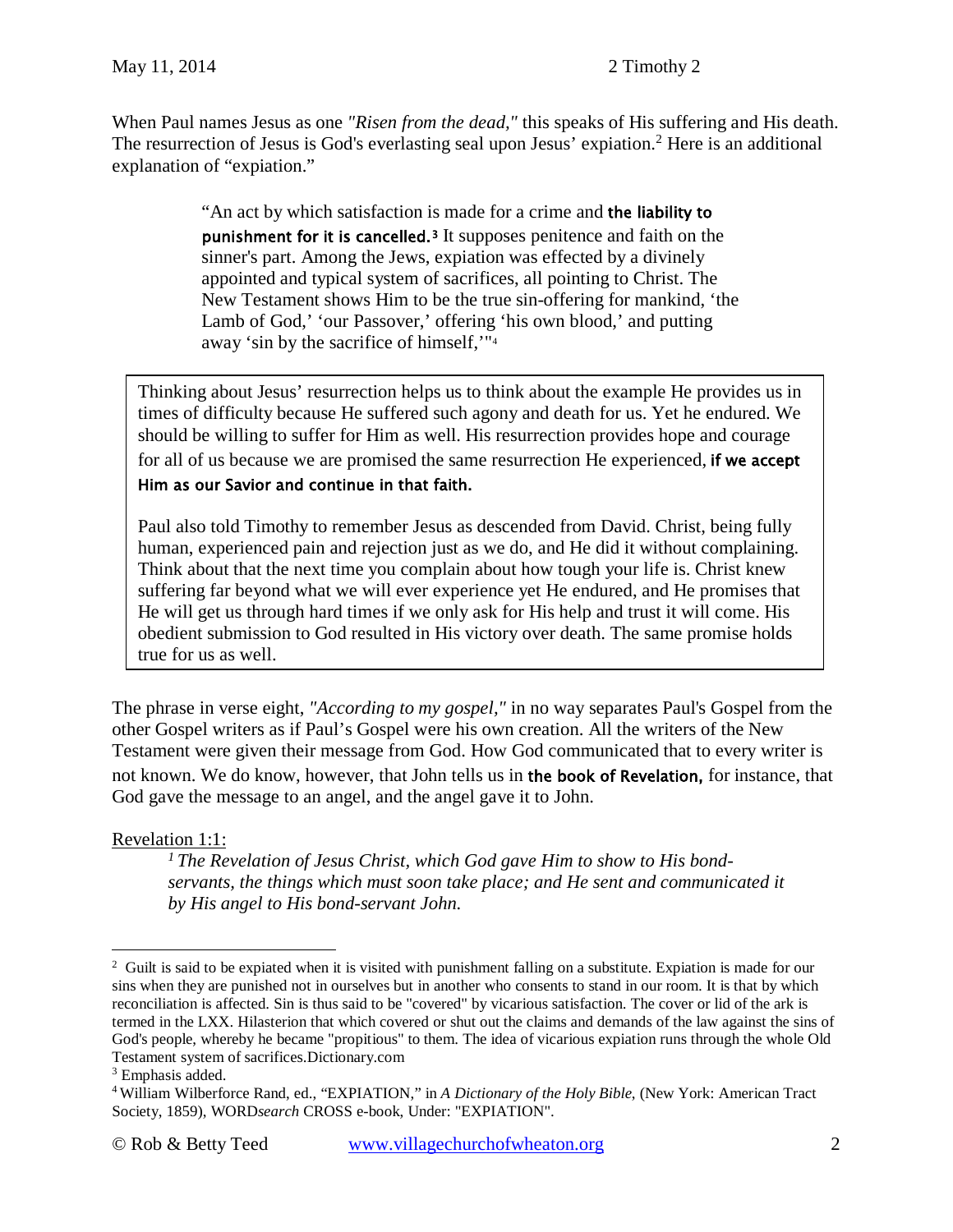Paul's reference to *"my Gospel"* simply meant that it was Jesus' gospel message which He entrusted Paul to reveal to the world.

#### Romans 2:16:

*On the day when, according to my gospel, God will judge the secrets of men through Christ Jesus.* 

Paul thinks of himself as one of the called apostles who received the Gospel by means of revelation from God, as all New Testament writers had.

#### Galatians 1:12:

*12 For I neither received it from man, nor was I taught it, but I received it through a revelation* [personal teaching][5](#page-2-0) *of Jesus Christ.*

We still identify the gospels as the Gospel *"according to Matthew"* or *"Mark's Gospel";* or *"according to the Scriptures."* Each of these writers explained the truth of God's message to all of mankind.

So in 2 Timothy 2:8 Paul declared, *"This is my gospel,"* Then he goes on in verse nine to say, *"for which I am suffering even to the point of being chained like a criminal."* Paul particularly offended Rome because every citizen of the Roman Empire was required to declare Caesar to be God. Anyone not doing so could be imprisoned or executed. Paul refused to do that and went on preaching that the crucified and risen Christ was God.

Paul realized that suffering was part of his commitment. It is when hardship comes that true commitment is tested.

> "In Carmel, California, a weathered, gnarled cypress tree grows out of solid rock on the rugged coast. The object of photographers worldwide, it is a symbol of tenacity and courage amid the ravages of nature.

"If that cypress could talk, it might complain about the coastal storms that have beat against its trunk and branches. But, wise tree that it is, the cypress would probably say, 'I would not have the elegance I manifest today were it not for the pressure of the wind, rain, and storms throughout the years; I have been shaped by their combined forces. Bruised? yes. But I remain vibrant and strong because I made the decision to grow my roots deeper into the rock, and I weathered the storm.'

"And so can you.

<span id="page-2-0"></span><sup>5</sup> Brackets mine.  $\overline{a}$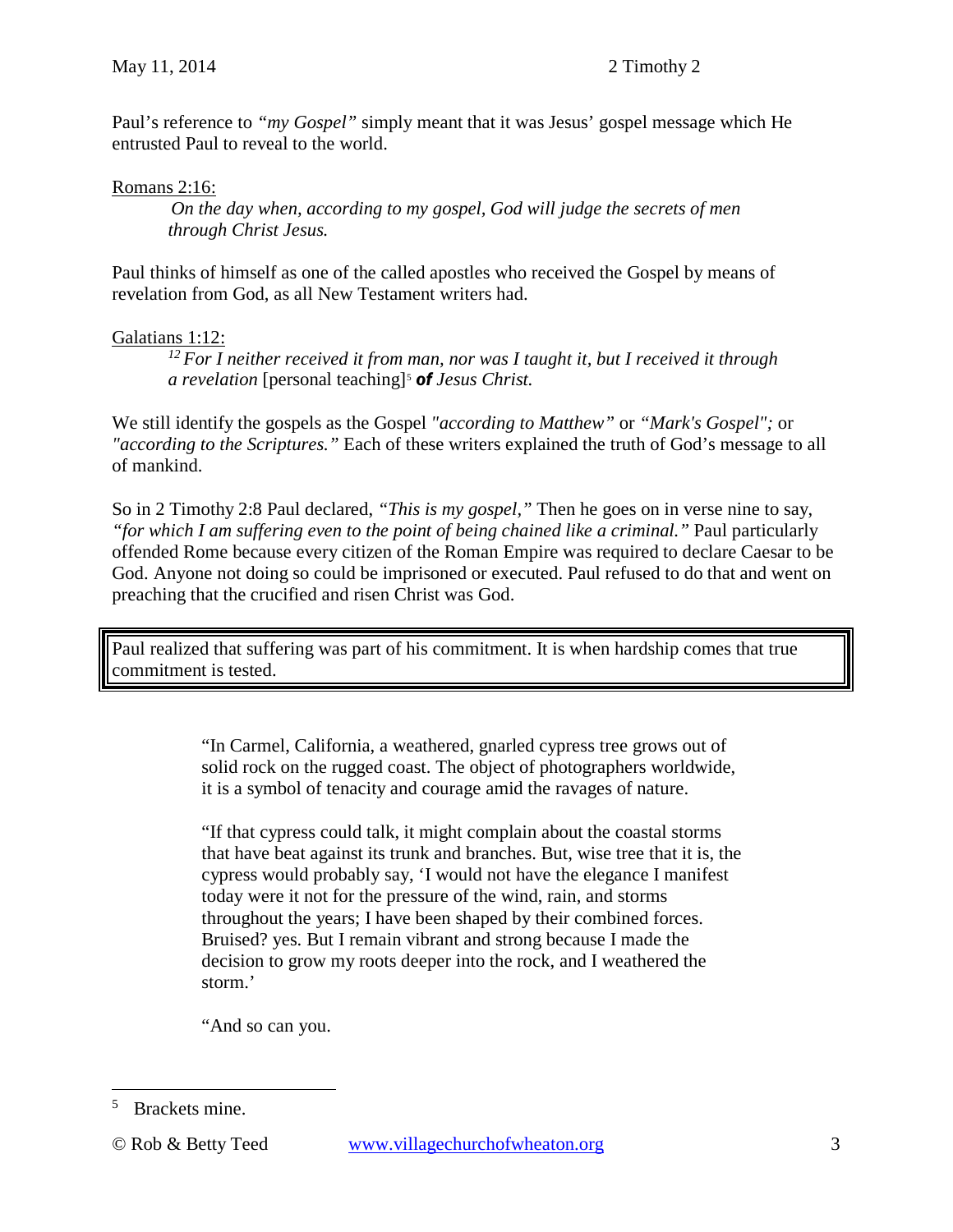"The challenges of your life have shaped you. Some have been wrenching, terrible. Most of your early experiences were out of your control. All the greater reason to view them from a fresh perspective and see the past with adult eyes, taking note of your struggles in a light that will enhance your growth, give you hope for your better future, and bring inner healing."[6](#page-3-0)

#### 2 Corinthians 4:17 (HCSB):

*17 For our momentary light affliction is producing for us an absolutely incomparable eternal weight of glory.*

# James 1:2 (HCSB):

*2 Consider it a great joy, my brothers, whenever you experience various trials,* 

Timothy could have thought the church's chance for survival was not good. We have already touched earlier on the fact that Paul was concerned about Timothy becoming discouraged. The gospel message was not exactly being accepted enthusiastically throughout Asia. He had been abandoned by many early followers in Ephesus. His teacher and friend, Paul, had been imprisoned in Rome and was facing death. There seemed to be little hope. Yet, Paul provided hope in these words: "But God's word is not chained."

*"The Word of God."* This phrase in verse nine is so fitting. Paul describes first how the Gospel has taken him to *the lowest level of shame.* Paul is treated just like any other criminal who has committed the worst of criminal acts. But the Word of God, which is what Paul is preaching, has *not* been imprisoned. *"For my (Paul's) Gospel men could do this to me but with God and God's Word they can do nothing.*" Paul knew that he could be silenced, but who can stop the Word of God? *"The testimony of our Lord"* (2 Timothy [1:8\)](http://www.crossbooks.com/verse.asp?ref=2Ti+1%3A8) cannot be silenced by anyone. Paul's voice may be silenced by his death, but what Jesus speaks through him to the world cannot and never will be silenced.

Note again the phrase, *"God's Word is not chained."* How glorious that statement is and what a blow to Satan! They can put Christ-followers in prison thinking it will shut them up. But God's Word can never be silenced; it cannot be chained. God's Word will always get out. Consider those who have written great books from prison: The Apostle Paul, John Bunyan (*Pilgrim's Progress),* and Dietrich Bonheoffer *(The Cost of Discipleship).*

"The power of the Gospel resides in the living Christ and the ongoing work of his Spirit in the world."[7](#page-3-1)

Next we come to a verse that is difficult to understand.

<span id="page-3-0"></span><sup>6</sup> , *6,000 Plus Illustrations for Communicating Biblical Truths*, (Omaha, Nebraska: Christianity Today, 1997), WORD*search* CROSS e-book, Under: "Suffering".<br><sup>7</sup> Knute Larson, Holman New Testament Commen  $\overline{a}$ 

<span id="page-3-1"></span><sup>7</sup> Knute Larson, *Holman New Testament Commentary – I & II Thessalonians, I & II Timothy, Titus, Philemon*, ed. Max Anders (Nashville, TN: Broadman & Holman, 2000), WORD*search* CROSS e-book, 283-284.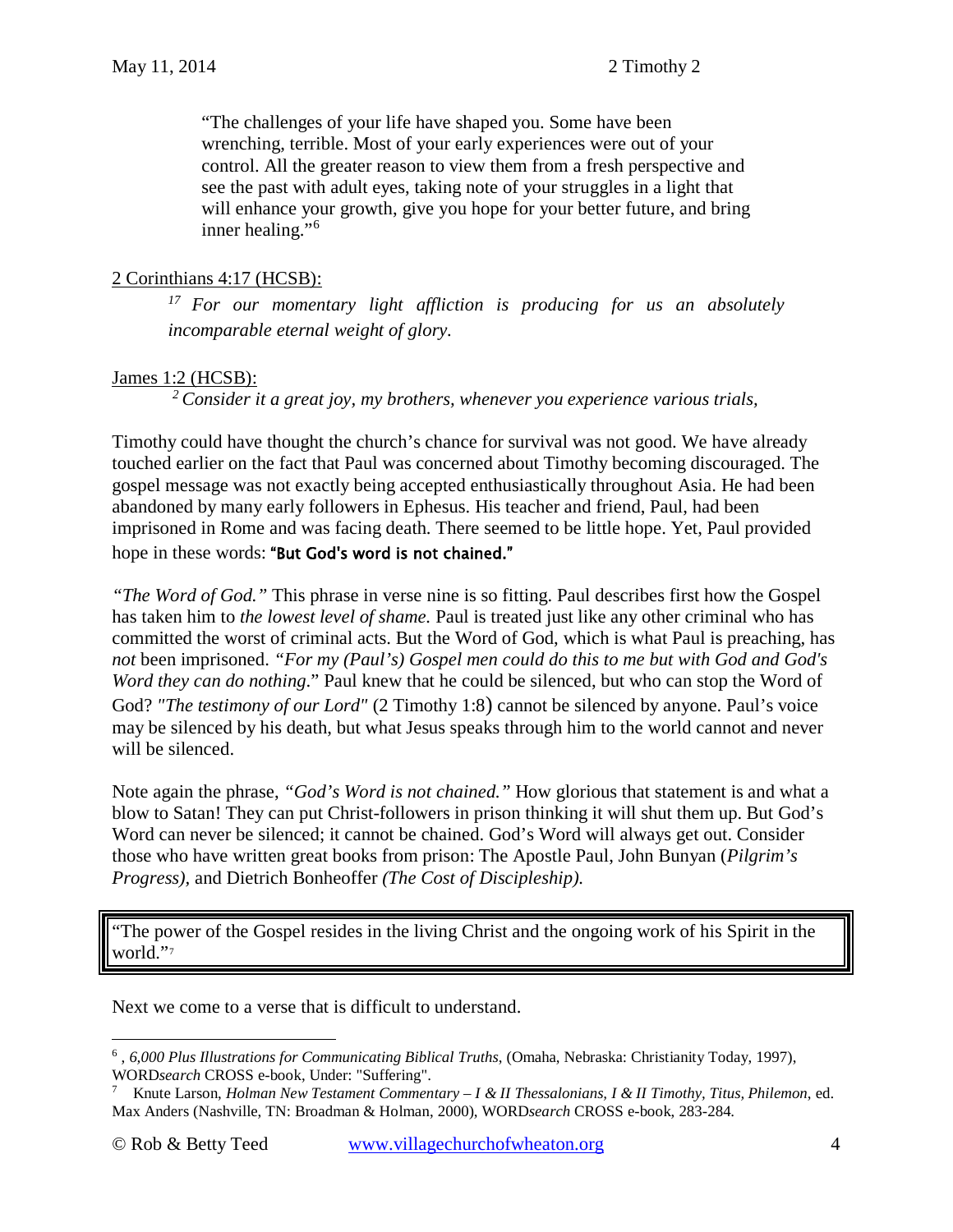#### **2 TIMOTHY 2:10 NAS:**

*For this reason I endure all things for the sake of those who are chosen, so that they also may obtain the salvation which is in Christ Jesus and with it eternal glory.* 

Many scholars believe this verse proves that God has selected from before time began those who would be saved and those who would not. I disagree and can make a very good case to support my view.

But, for the sake of fairness, here is their argument as stated by Paul Achtemeier:

"Because of Paul's identification with Jesus Christ and the confidence he had in the Lord's resurrection power, he was willing to endure everything for the sake of the elect. Election is a difficult theological concept to grasp, but it remains unalterably part of the Gospel. Clearly, God has direct involvement in those who consecrate [dedicate]<sup>[8](#page-4-0)</sup> their lives to him.

Thus, a 'consecrated thing' (hallowed) was something set apart for a special use or purpose. *'To hallow'* (consecrate, sanctify) persons or things was to remove them from the realm of ordinary labor or use to that of the sacred, such as the consecration of Aaron's sons as priests (Exodus 29:1; cf. 20:11). Associated with this appointment for special use was a sense of respect and reverence, clearly seen in the application of the term *'hallowed'* to God's name, which was understood to be in the sacred realm and therefore deserving of special reverence (Matthew 6:9; Luke 11:2)."[9](#page-4-1)

To which we respond, just as clearly each individual is responsible for his or her response or decision. To Timothy, Paul emphasized the crucial task of believers to extend the Gospel to all people. God has ordained that the spreading of His message and life will take place through people who are faithful to Him. His followers must be willing to do whatever it takes to teach that truth to others.

Achtemeier goes on to say:

"The elect are those who trust Christ Jesus; they are the ones who invest themselves in Christ's saving grace and kingdom. These followers of Jesus affirm God's call upon their life by responding in faith. For these people, some of whom are yet unknown, Paul was willing to suffer any hardship, so that they too may obtain the salvation that is in Christ Jesus,<sup>[10](#page-4-2)</sup> with eternal glory."<sup>[11](#page-4-3)</sup>

 $\overline{a}$ 

<span id="page-4-0"></span><sup>8</sup> Brackets added.

<span id="page-4-1"></span><sup>&</sup>lt;sup>9</sup> Achtemeier, Paul J.; Harper & Row, Publishers; Society of Biblical Literature: Harper's Bible Dictionary. 1st ed. San Francisco: Harper & Row, 1985, S. 369.

<span id="page-4-2"></span> $10$  Emphasis added.

<span id="page-4-3"></span> $11$  Ibid.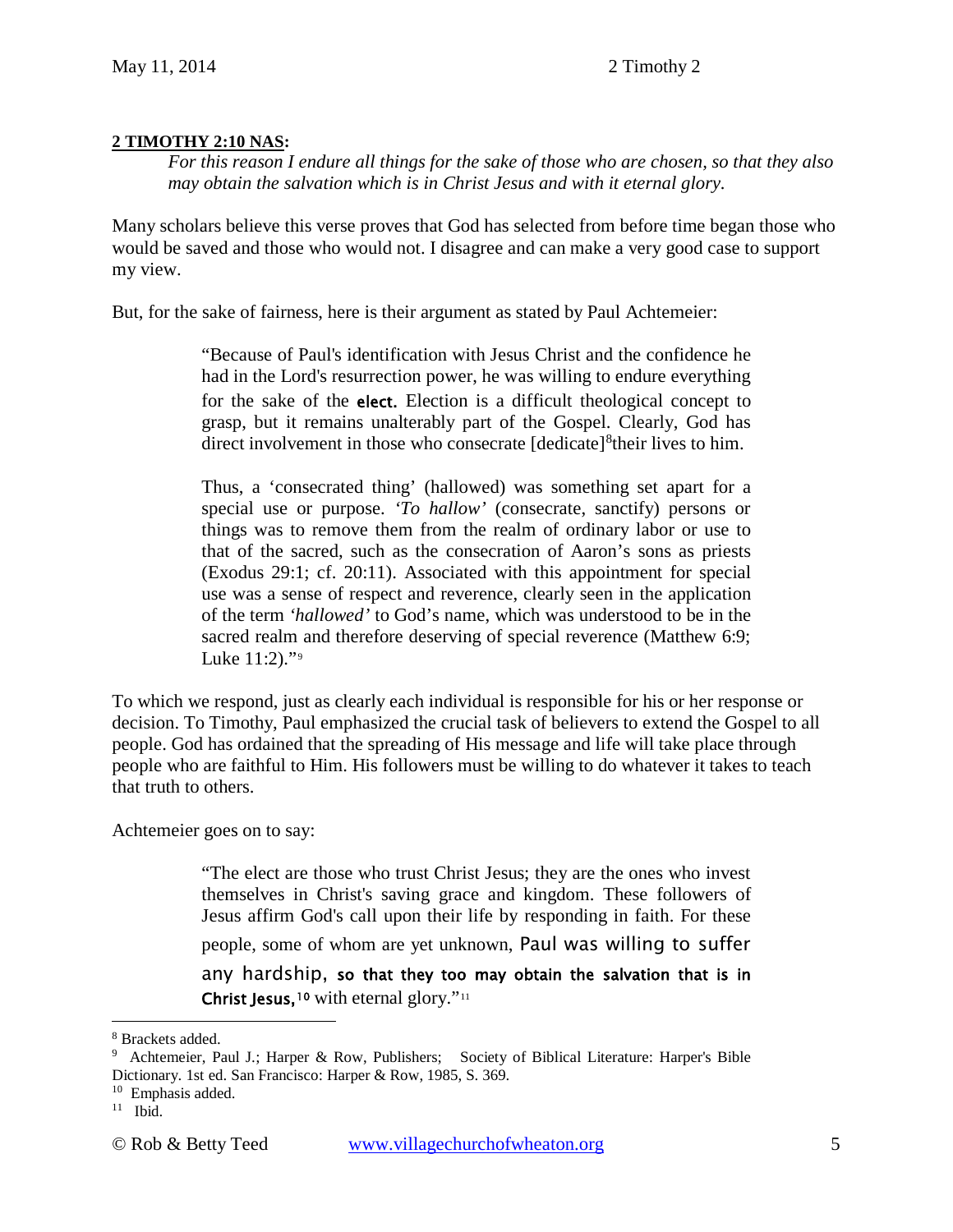This interpretation of 2 Timothy 2:10 contains a great deal of truth. However, it is my considered interpretation, taking the Bible as a whole that it was God's desire for everyone to be saved, thus making everyone *"the elect."* It is simply dependent on whether the person truly seeks after Christ, asking Him to reveal the truth to them, and then accepting that truth.

## John 3:16 NAS:

*"For God so loved the world, that He gave His only begotten Son, that whoever believes in Him shall not perish, but have eternal life.* 

# 1 Timothy 2:3-4 NAS:

*3 This is good and acceptable in the sight of God our Savior, 4 who desires all men to be saved and to come to the knowledge of the truth.* 

# 2 Peter 3:9 NAS:

*The Lord is not slow about His promise, as some count slowness, but is patient toward you, not wishing for any to perish but for all to come to repentance.* 

As J. I. Packer has written the free will of human beings and predestination, or election, in some way in God's perfect plan work together in a perfect balance.*[12](#page-5-0)*

Now let us return to Paul's calling Timothy to remembrance in verse eight. What is Timothy to remember?

The verse makes it quite clear: He is to remember Christ. Remember who He is and what He did. Barnes writes:

> "Think of the Savior, raised up from the dead after all the sorrows of this life, and let this encourage you to bear your trials. **There is nothing better fitted to enable us to endure the labors and trials of this life than to think of the Savior.'** Paul is summing up the heart of his whole Gospel in connection with those trials that he is now experiencing."<sup>[13](#page-5-1)</sup>

In 2 Timothy [1:8](http://www.crossbooks.com/verse.asp?ref=Mt+1%3A8) Paul had asked Timothy to join in suffering what is bad *"for the gospel."* In 2 Timothy [1:12](http://www.crossbooks.com/verse.asp?ref=2Ti+1%3A12) Paul says, *"For this cause I am suffering."* So Timothy is now to remember the great cause. In 2 Timothy 2[:9](http://www.crossbooks.com/verse.asp?ref=2Ti+2%3A9) he is to remember *"the Word of God"* and then all the elect who are brought to glory by it. All this Timothy is to keep in mind as he thinks about Paul in his dungeon in Rome.

Remember the dying cry of Jesus, the great cause that makes the suffering worth it. Don't ever forget it.

Luke 23:46:

<span id="page-5-0"></span><sup>12</sup> J. I. Packer. *Evangelism and the Sovereignty of God.*  $\overline{a}$ 

<span id="page-5-1"></span><sup>13</sup> *Barnes' Notes On The New Testament* by Albert Barnes. Database © 2004 WORD*search* Corp.